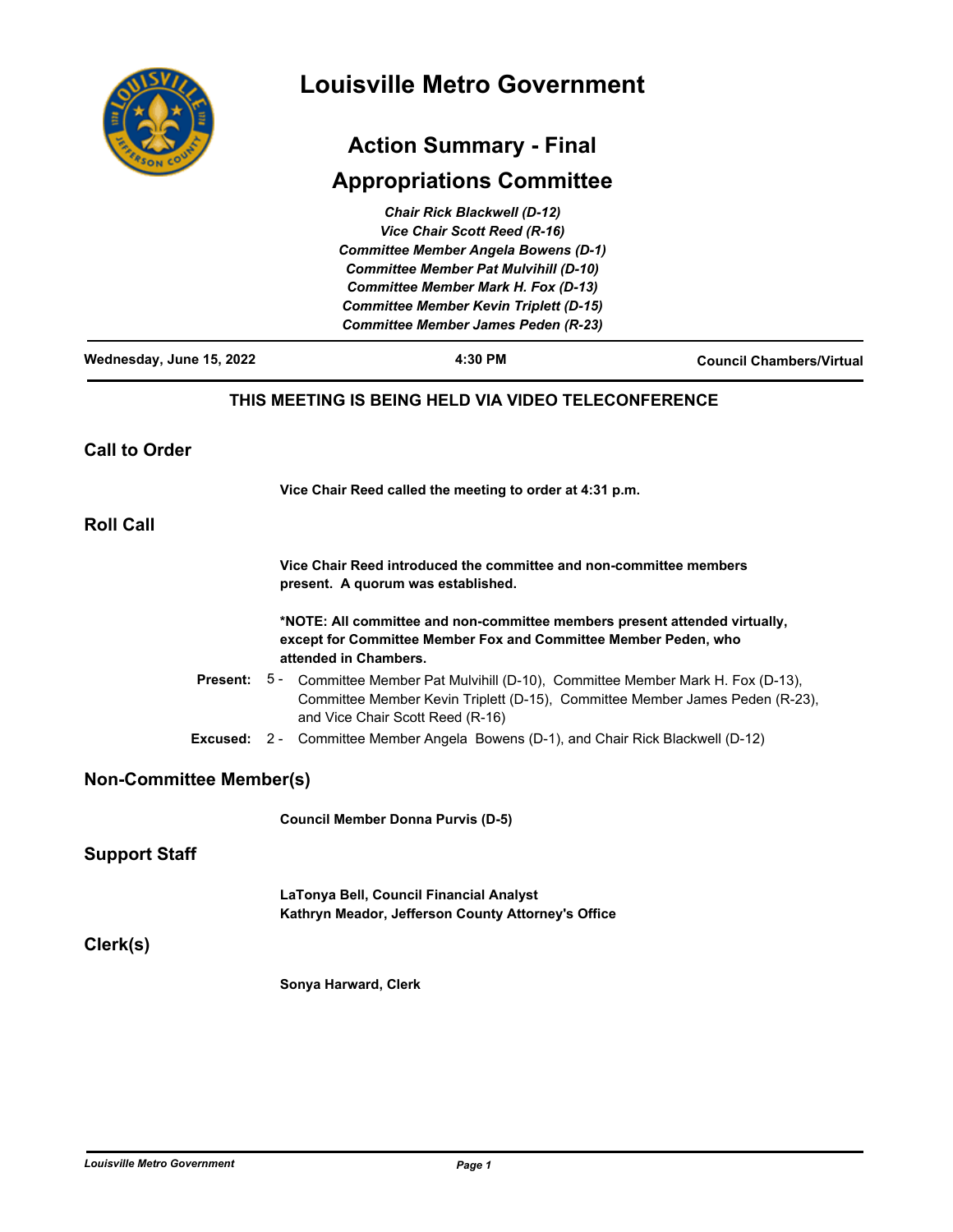### **Pending Legislation**

### **1.** [O-191-22](http://louisville.legistar.com/gateway.aspx?m=l&id=/matter.aspx?key=60384)

**AN ORDINANCE APPROPRIATING \$10,000.00 FROM DISTRICT 2 NEIGHBORHOOD DEVELOPMENT FUNDS, THROUGH THE OFFICE OF MANAGEMENT AND BUDGET, TO BOYS AND GIRLS CLUB, INC. FOR READING, ART, COOKING, GARDENING, TORCH, AND YOUTH OF THE MONTH CLUB PROGRAMS AT THE NEWBURG CLUB.**

*Sponsors:*Primary Barbara Shanklin (D-2)

#### Attachments: [O-191-22 V.1 060922 D-2 NDF for Newburg Boys and Girls Club.pdf](http://louisville.legistar.com/gateway.aspx?M=F&ID=b10caf7e-c5d6-485b-a4b2-95f6c49e9ba8.pdf)

#### [O-191-22 Supporting Documentation BGC.pdf](http://louisville.legistar.com/gateway.aspx?M=F&ID=7464accc-b4f1-4105-8a95-4e637d45a211.pdf)

**A motion was made by Committee Member Peden, seconded by Committee Member Triplett, that this Ordinance be recommended for approval.** 

**Caleb Howard, Legislative Aide for District 2, briefly explained that the majority of the funds are for the reading program and they are trying to provide programming to keep kids off the streets.** 

**Chair Fox asked about the Torch Club.**

**The motion carried by the following vote and the Ordinance was sent to the Consent Calendar:**

- **Yes:** 4 Fox, Triplett, Peden, and Reed
- **Excused:** 2 Bowens, and Blackwell
- **Absent:** 1 Mulvihill

Enactment No: Ordinance 080-2022

#### **2.** [CIF061522PW02](http://louisville.legistar.com/gateway.aspx?m=l&id=/matter.aspx?key=60350)

# **APPROPRIATING \$4,000 FROM DISTRICT 2 CAPITAL INFRASTRUCTURE FUNDS TO PUBLIC WORKS FOR THE REPAIR OF A PORTION OF THE SIDEWALK IN FRONT OF 4622 SILVER LEAF DRIVE.**

*Sponsors:*Primary Barbara Shanklin (D-2)

*Attachments:* [CIF061522PW02.pdf](http://louisville.legistar.com/gateway.aspx?M=F&ID=fb9b898e-d409-4cfc-acd7-ea8191b59a55.pdf)

**A motion was made by Committee Member Peden, seconded by Committee Member Triplett, that this Capital Infrastructure Fund be approved.**

**Caleb Howard, Legislative Aide for District 2, briefly explained that the sidewalk has been damaged by some roots and needs to be repaired.** 

**The motion carried by a voice vote and the Capital Infrastructure Fund was approved.**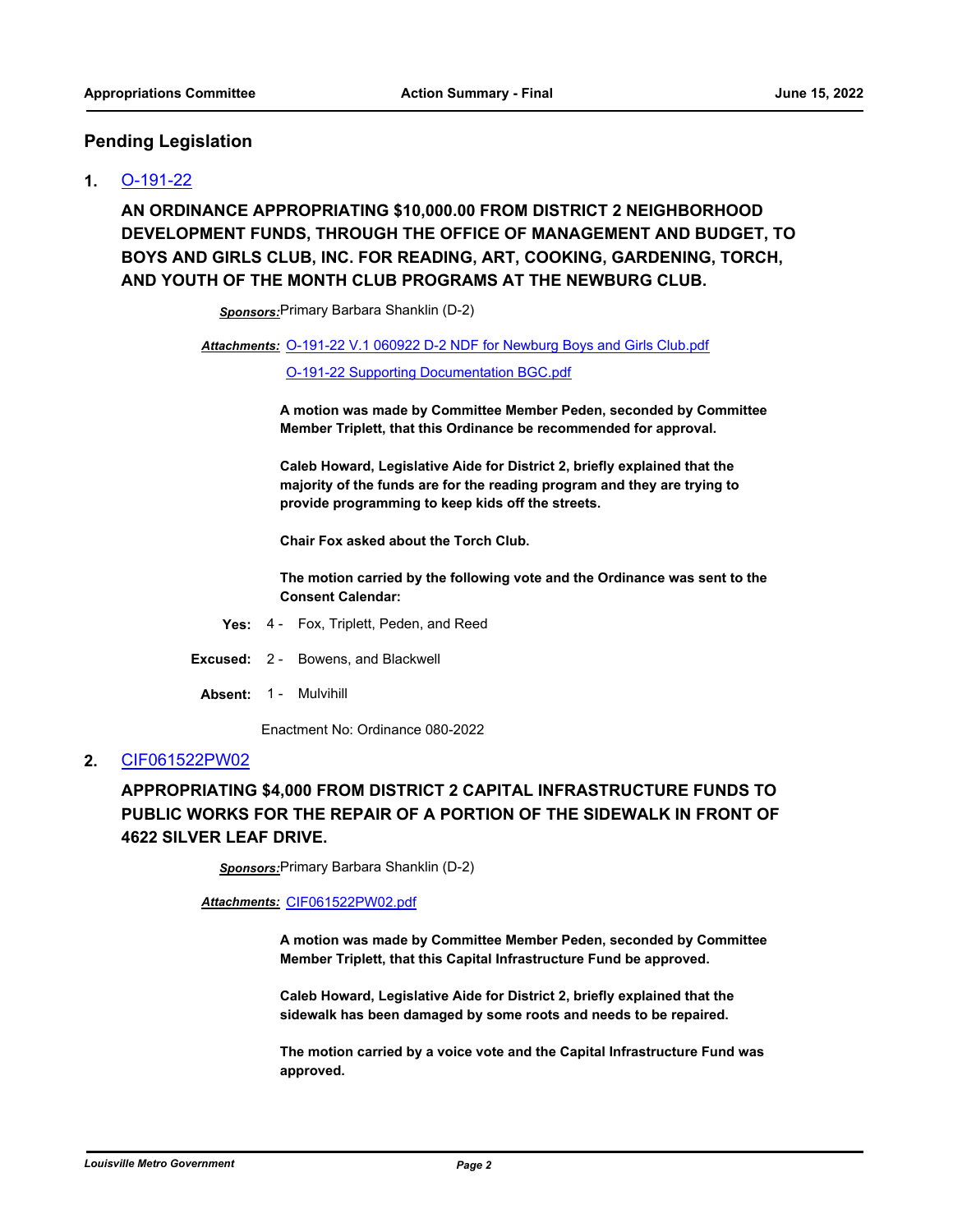#### **3.** [CIF061522PW02A](http://louisville.legistar.com/gateway.aspx?m=l&id=/matter.aspx?key=60662)

# **APPROPRIATING \$188 FROM DISTRICT 2 CAPITAL INFRASTRUCTURE FUNDS TO PUBIC WORKS TO FABRICATE AND INSTALL A HONORARY STREET SIGN IN HONOR OF AUGUSTA Y. THOMAS AT THE CORNER OF ILEX AVENUE AND SHASTA TRAIL.**

*Sponsors:*Primary Barbara Shanklin (D-2)

*Attachments:* [CIF061522PW02A.pdf](http://louisville.legistar.com/gateway.aspx?M=F&ID=fcda90db-1670-4e5e-9866-5838a289cb1f.pdf)

**A motion was made by Committee Member Peden, seconded by Committee Member Triplett, that this Capital Infrastructure Fund be approved.**

**Caleb Howard, Legislative Aide for District 2, briefly explained that the honorary street sign was for a constituent that was active in the civil rights movement.** 

**The motion carried by a voice vote and the Capital Infrastructure Fund was approved.**

#### **4.** [CIF061522SWMS02](http://louisville.legistar.com/gateway.aspx?m=l&id=/matter.aspx?key=60385)

**APPROPRIATING \$1,610 FROM DISTRICT 2 CAPITAL INFRASTRUCTURE FUNDS TO SOLID WASTE MANAGEMENT SERVICES FOR THE PURCHASE AND INSTALLATION OF TWO METAL TRASH CANS AT THE BUS STOPS LOCATED AT THE INTERSECTION OF EAST INDIAN TRAIL AND UNSELD BOULEVARD, AND PUBLIC WORKS WILL ASSIST TO ENSURE PROPER INSTALLATION.**

*Sponsors:*Primary Barbara Shanklin (D-2)

*Attachments:* [CIF061522SWMS02.pdf](http://louisville.legistar.com/gateway.aspx?M=F&ID=b2f6aa58-0a6e-4129-8242-538ddad4ceda.pdf)

**A motion was made by Committee Member Peden, seconded by Committee Member Triplett, that this Capital Infrastructure Fund be approved.**

**Caleb Howard, Legislative Aide for District 2, briefly explained that these funds were for two trash cans to be placed at a bus stop near a church, and the church has agreed to take out the trash.** 

**The motion carried by a voice vote and the Capital Infrastructure Fund was approved.**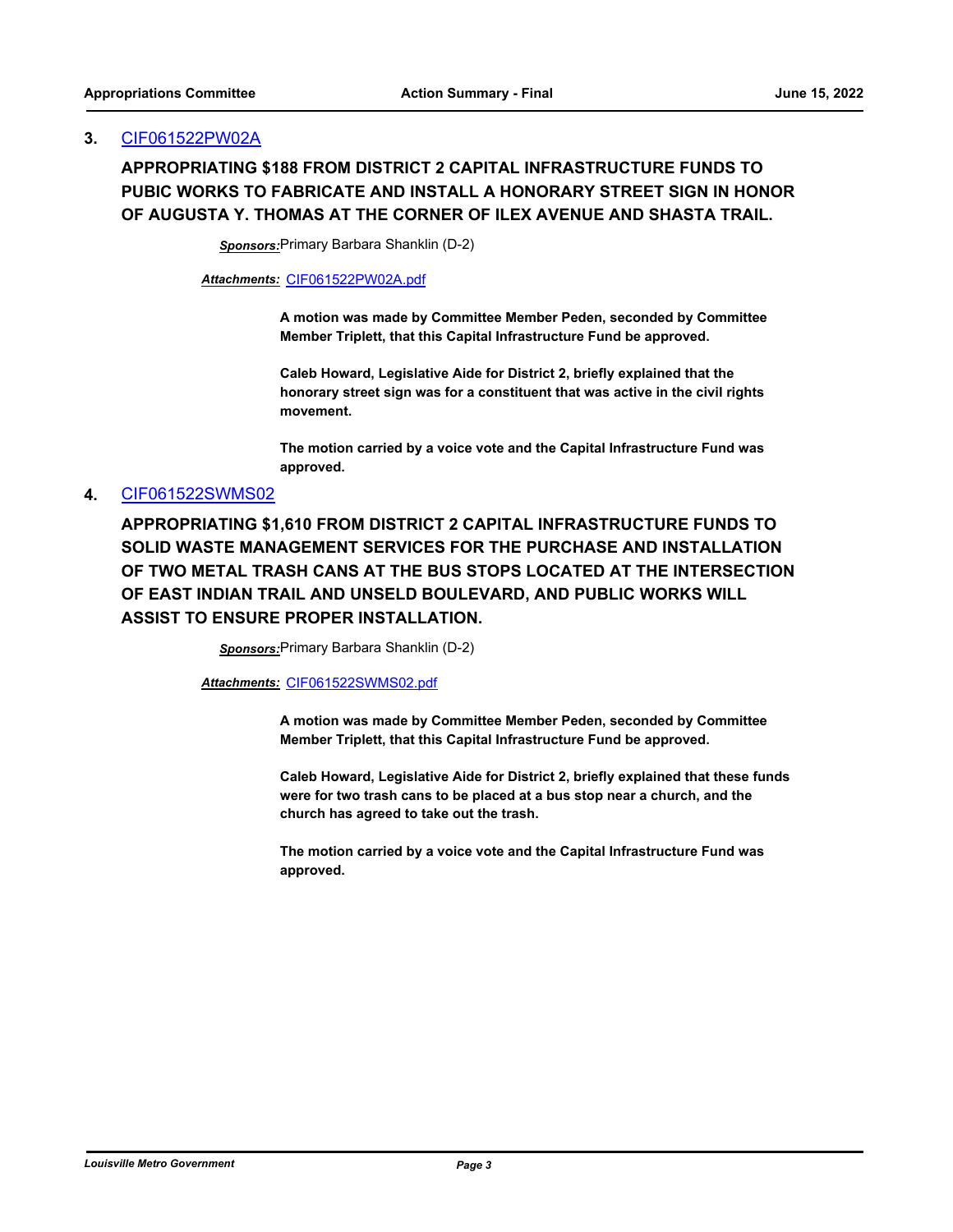#### **5.** [CIF061522PW03](http://louisville.legistar.com/gateway.aspx?m=l&id=/matter.aspx?key=60657)

# **APPROPRIATING \$2,475 FROM DISTRICT 3 CAPITAL INFRASTRUCTURE FUNDS TO PUBLIC WORKS FOR AN ADDITIONAL SPEED HUMP AND SPEED HUMP SIGN ON OLEANDA AVENUE BETWEEN 7TH STREET ROAD AND OLEANDA COURT.**

*Sponsors:*Primary Keisha Dorsey (D-3)

*Attachments:* [CIF061522PW03.pdf](http://louisville.legistar.com/gateway.aspx?M=F&ID=71d35c65-e7c1-46bd-8387-e39258abeadb.pdf)

**A motion was made by Committee Member Peden, seconded by Committee Member Triplett, that this Capital Infrastructure Fund be approved.**

**Council Member Triplett briefly explained that this was a congested area where speed humps are needed.** 

**The motion carried by a voice vote and the Capital Infrastructure Fund was approved.**

#### **6.** [NDF061522BBBS04](http://louisville.legistar.com/gateway.aspx?m=l&id=/matter.aspx?key=60663)

**APPROPRIATING \$4,999 FROM DISTRICT 4 NEIGHBORHOOD DEVELOPMENT FUNDS, THROUGH THE OFFICE OF MANAGEMENT AND BUDGET, TO BIG BROTHERS/BIG SISTERS OF KENTUCKIANA, INC. TO ASSIST IN RECRUITING MENTORS.**

*Sponsors:*Primary Jecorey Arthur (D-4)

*Attachments:* [NDF061522BBBS04.pdf](http://louisville.legistar.com/gateway.aspx?M=F&ID=1690d2d2-33ab-449d-98ce-c33170471bdb.pdf)

**A motion was made by Committee Member Peden, seconded by Committee Member Triplett, that this Neighborhood Development Fund be approved.**

**The motion carried by a voice vote and the Neighborhood Development Fund was approved.**

#### **7.** [NDF061522DDC04](http://louisville.legistar.com/gateway.aspx?m=l&id=/matter.aspx?key=60664)

**APPROPRIATING \$5,000 FROM DISTRICT 4 NEIGHBORHOOD DEVELOPMENT FUNDS, THROUGH THE OFFICE OF MANAGEMENT AND BUDGET, TO THE DOWNTOWN DEVELOPMENT CORPORATION FOR THE I WAS HERE PROJECT.**

*Sponsors:*Primary Jecorey Arthur (D-4)

*Attachments:* [NDF061522DDC04.pdf](http://louisville.legistar.com/gateway.aspx?M=F&ID=d99d6629-327a-4945-987b-aa9e67f529ee.pdf)

**This item was held in Committee.**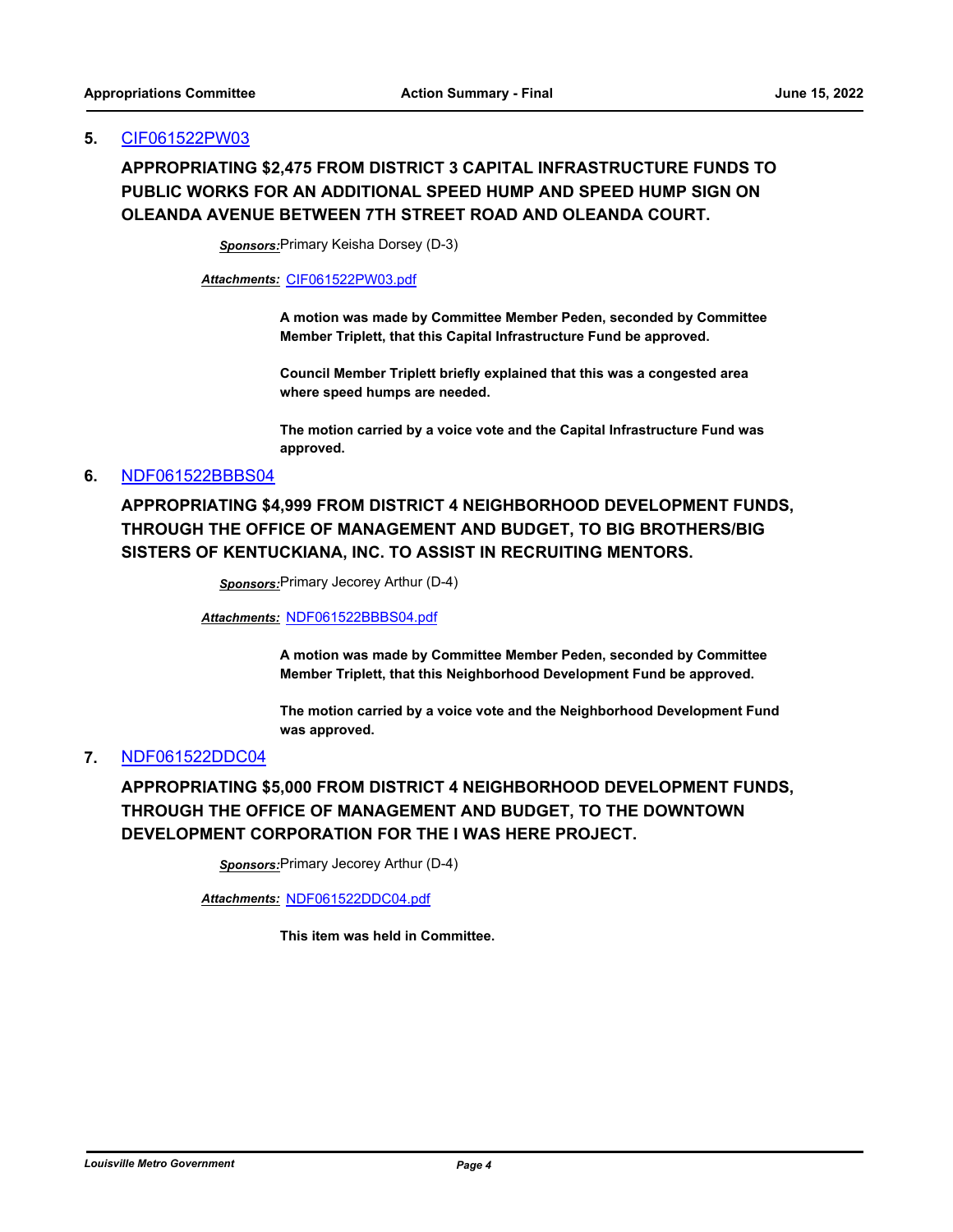#### **8.** [CONDF061522AAAGA05](http://louisville.legistar.com/gateway.aspx?m=l&id=/matter.aspx?key=60404)

**APPROPRIATING \$500 FROM DISTRICT 5 NEIGHBORHOOD DEVELOPMENT FUNDS, THROUGH THE OFFICE OF MANAGEMENT AND BUDGET, TO THE AFRICAN AMERICAN AMATEUR GOLFERS' ASSOCIATION FOR THE FATHER'S DAY AND JUNETEENTH TOURNAMENT AND CELEBRATION.**

*Sponsors:*Primary Donna L. Purvis (D-5)

*Attachments:* [CONDF061522AAAGA05.pdf](http://louisville.legistar.com/gateway.aspx?M=F&ID=67994300-34c0-465e-a27b-410b3750790e.pdf)

**A motion was made by Committee Member Peden, seconded by Committee Member Triplett, that this Council-Originated Neighborhood Development Fund be approved.**

**Council Member Purvis explained that she wanted to support this golf event.** 

**The motion carried by a voice vote and the Council-Originated Neighborhood Development Fund was approved.**

#### **9.** [CONDF061522PBS05](http://louisville.legistar.com/gateway.aspx?m=l&id=/matter.aspx?key=60405)

**APPROPRIATING \$300 FROM DISTRICT 5 NEIGHBORHOOD DEVELOPMENT FUNDS, THROUGH THE OFFICE OF MANAGEMENT AND BUDGET, TO PHI BETA SIGMA FRATERNITY, INC. (AKA DERBY CITY SIGMAS) FOR THE ANNUAL CHESTER SMITH GOLF SCRAMBLE.**

*Sponsors:*Primary Donna L. Purvis (D-5)

*Attachments:* [CONDF061522PBS05.pdf](http://louisville.legistar.com/gateway.aspx?M=F&ID=2c719dc8-232b-402e-8cad-a825caf417e4.pdf)

**A motion was made by Committee Member Peden, seconded by Committee Member Triplett, that this Council-Originated Neighborhood Development Fund be approved.**

**Council Member Purvis explained that she wanted to support this golf event.** 

**The motion carried by a voice vote and the Council-Originated Neighborhood Development Fund was approved.**

**\*Clerk's Note: A technical correction was made to add "Derby City" to the title in front of "Phi Beta Sigma Fraternity."**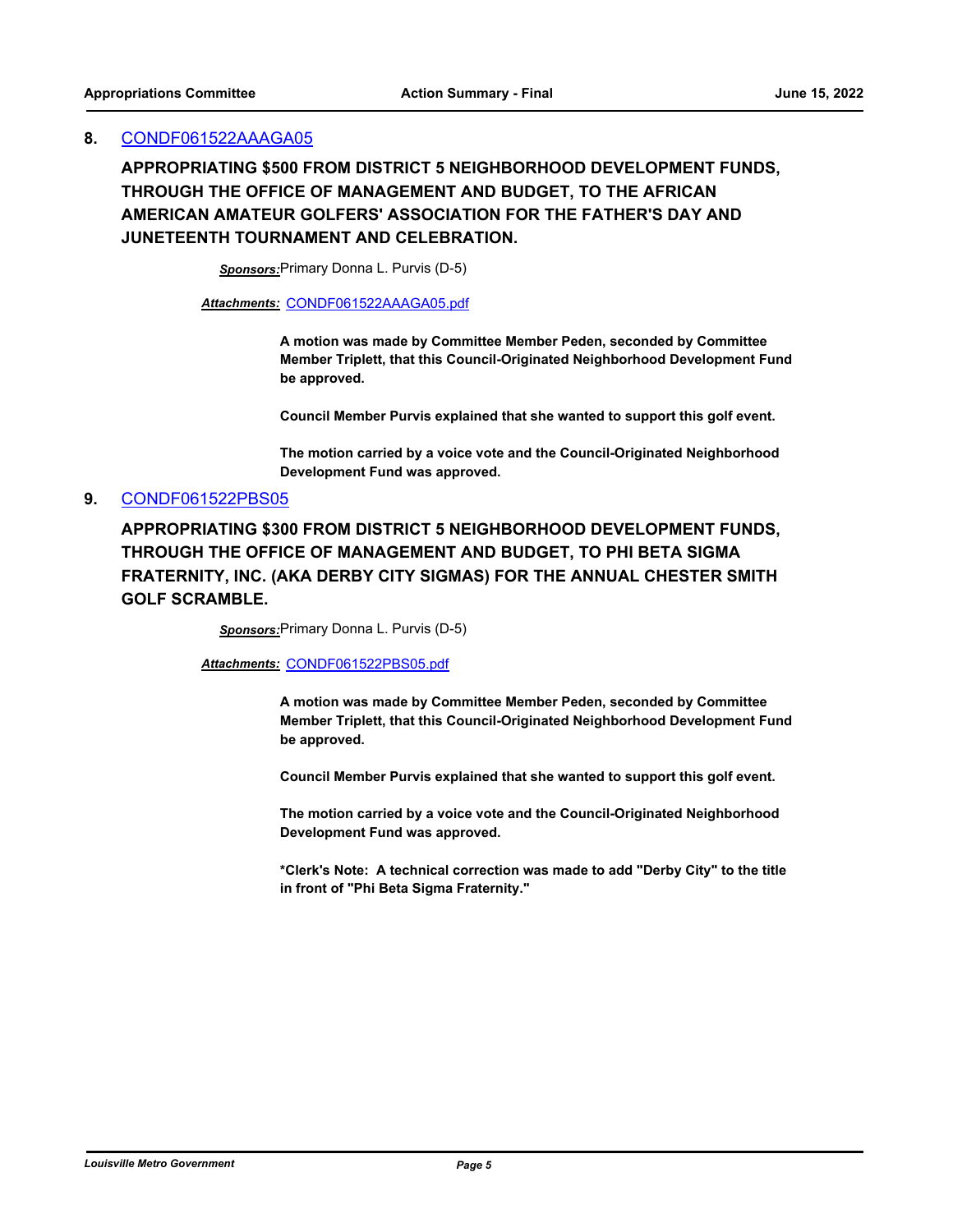#### **10.** [NDF061522ACM14](http://louisville.legistar.com/gateway.aspx?m=l&id=/matter.aspx?key=60675)

**APPROPRIATING [\$300] \$2,675 FROM [DISTRICT 14] NEIGHBORHOOD DEVELOPMENT FUNDS IN THE FOLLOWING MANNER: \$500 FROM DISTRICT 13; \$325 FROM DISTRICT 15; \$300 EACH FROM DISTRICTS 4, 5, 10, AND 14; \$250 FROM DISTRICT 19; AND \$200 EACH FROM DISTRICTS 11 AND 25; THROUGH THE OFFICE OF MANAGEMENT AND BUDGET, TO THE ASSOCIATION OF COMMUNITY MINISTRIES FOR THE CELEBRATION OF CONNECTIONS EVENT THAT TOOK PLACE ON MAY 25, 2022 (AS AMENDED).**

#### *Attachments:* [NDF061522ACM14.pdf](http://louisville.legistar.com/gateway.aspx?M=F&ID=24b41ba7-b80e-412a-b3f9-d1bbb74c4962.pdf)

**A motion was made by Committee Member Peden, seconded by Committee Member Triplett, that this Neighborhood Development Fund be approved.**

**Cindy Thieneman, Legislative Aide for District 14, introduced Sarah Langmeyer, Association of Community Ministries ("ACM").** 

**Sarah Langmeyer explained that ACM helps those in need through partnerships with Louisville Metro Government and External Agency Funding grants, as well as other companies. The impact that ACM has made was discussed at this event and they hope to foster relationships with several large donors that attended.** 

**A motion was made by Committee Member Peden, seconded by Committee Member Fox, that this Neighborhood Development Fund be amended as follows:**

**- add \$300 from Districts 4 and 5**

**- add \$250 from District 19**

**- add \$200 from Districts 11 and 25**

**The motion to amend carried by a voice vote for a new total appropriation of \$1,550.**

**There was discussion about sending this item to Old Business at the Metro Council meeting.** 

**A motion was made by Committee Member Fox, seconded by Committee Member Peden, that this Neighborhood Development Fund be further amended as follows:**

**- add \$500 from District 13**

**- add \$325 from District 15**

**- add \$300 from District 10**

**The motion to amend carried by a voice vote for a new total appropriation of \$2,675.**

**The motion to approve carried by a voice vote and the Neighborhood Development Fund was approved.**

*Sponsors:*Primary Cindi Fowler (D-14), Additional Mark H. Fox (D-13), Additional Kevin Triplett (D-15), Additional Jecorey Arthur (D-4), Additional Donna L. Purvis (D-5), Additional Pat Mulvihill (D-10), Additional Anthony Piagentini (R-19), Additional Kevin Kramer (R-11) and Additional Amy Holton Stewart (D-25)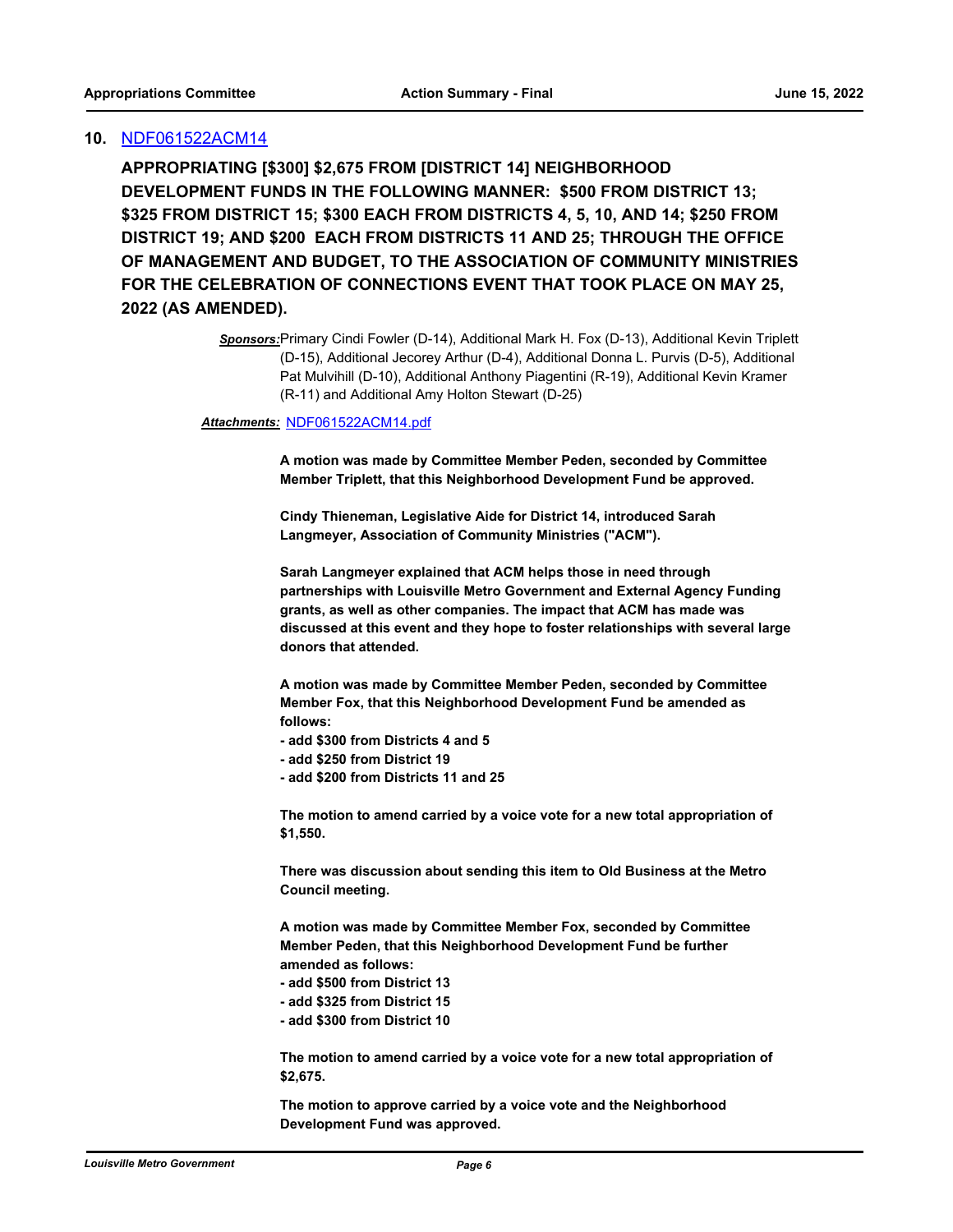#### **11.** [NDF061522LMPD14](http://louisville.legistar.com/gateway.aspx?m=l&id=/matter.aspx?key=60686)

**APPROPRIATING \$4,000 FROM DISTRICT 14 NEIGHBORHOOD DEVELOPMENT FUNDS TO THE LOUISVILLE METRO POLICE DEPARTMENT, 3RD DIVISION, TO PAY FOR OVERTIME EXPENSES FOR EXTRA PATROLLING OF STREETS IN DISTRICT 14 DUE TO EXCESS SPEEDING AND OTHER TRAFFIC VIOLATIONS.**

*Sponsors:*Primary Cindi Fowler (D-14)

*Attachments:* [NDF061522LMPD14.pdf](http://louisville.legistar.com/gateway.aspx?M=F&ID=8320cad6-38e6-4c3e-b0ab-c1ca0ad5c8f6.pdf)

**A motion was made by Committee Member Peden, seconded by Committee Member Triplett, that this Neighborhood Development Fund be approved.**

**Cindy Thieneman, Legislative Aide for District 14, briefly explained that they are hoping to curtail speeding in District 14.**

**The motion carried by a voice vote and the Neighborhood Development Fund was approved.**

## **12.** [O-181-22](http://louisville.legistar.com/gateway.aspx?m=l&id=/matter.aspx?key=60353)

**AN ORDINANCE APPROPRIATING \$8,800 FROM DISTRICT 21 NEIGHBORHOOD DEVELOPMENT FUNDS, THROUGH PUBLIC WORKS, TO INTEGRATED SERVICES, INC. FOR LANDSCAPE MAINTENANCE AT THE SOUTH THIRD STREET AND SOUTHERN PARKWAY INTERCHANGE RAMP.**

*Sponsors:*Primary Nicole George (D-21)

Attachments: **O-181-22 V.1 060922 D-21 NDF** for Landscaping at 3rd and Southern **Pkwy Interchange Ramp.pdf** [O-181-22 Supporting Documentation PW.pdf](http://louisville.legistar.com/gateway.aspx?M=F&ID=5be9bdfe-62ed-4103-bc5a-fac356626bba.pdf)

> **A motion was made by Committee Member Peden, seconded by Committee Member Triplett, that this Ordinance be recommended for approval.**

**Rachel Roarx, Legislative Aide for District 21, explained the funding for cleaning and landscaping at the three ramp corners.** 

**The motion carried by the following vote and the Ordinance was sent to the Consent Calendar:**

- **Yes:** 5 Mulvihill, Fox, Triplett, Peden, and Reed
- **Excused:** 2 Bowens, and Blackwell

Enactment No: Ordinance 079-2022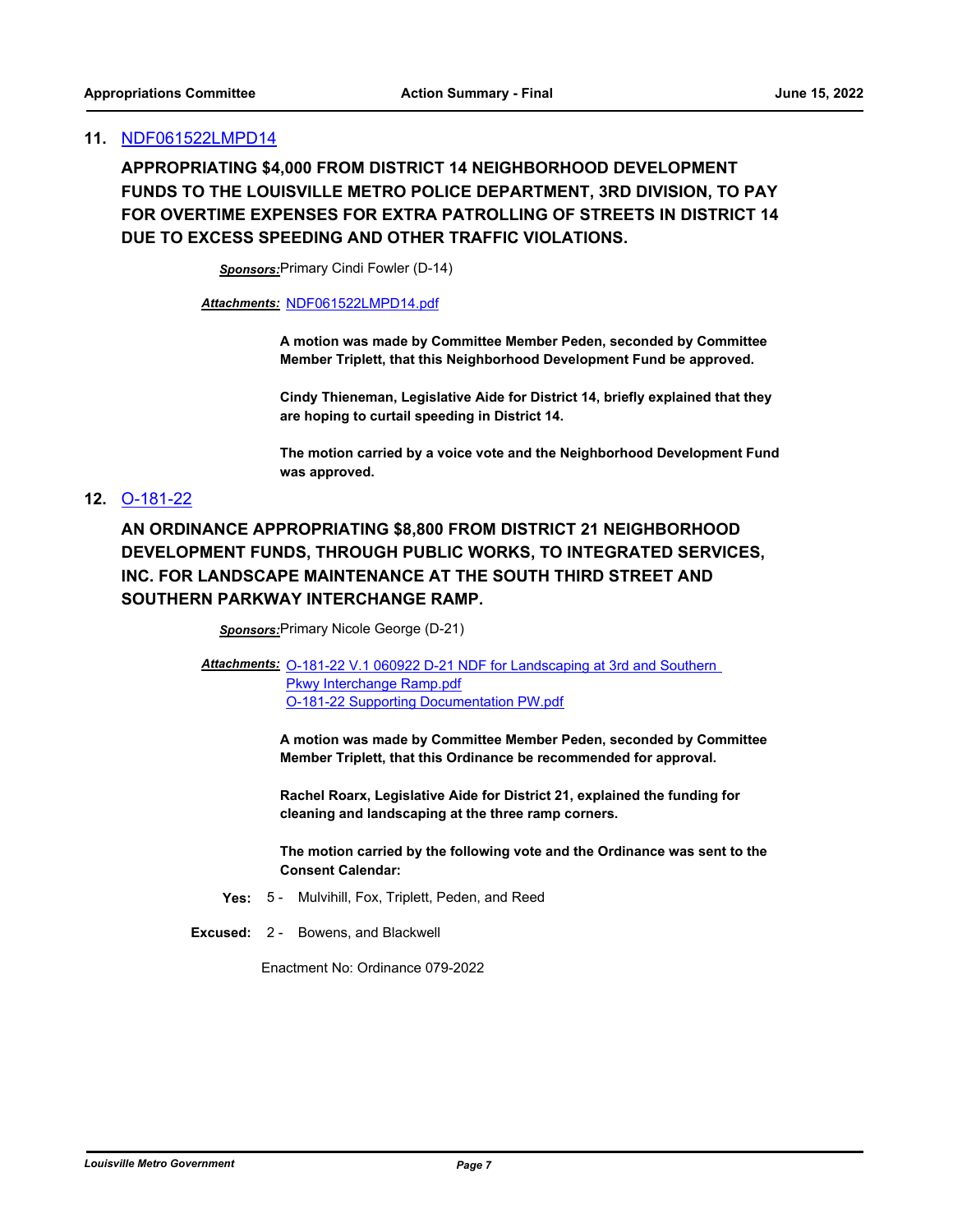## **13.** [O-184-22](http://louisville.legistar.com/gateway.aspx?m=l&id=/matter.aspx?key=60376)

**AN ORDINANCE APPROPRIATING [\$5,000] \$14,100 FROM NEIGHBORHOOD DEVELOPMENT FUNDS IN THE FOLLOWING MANNER: \$5,000 FROM DISTRICT 21; \$2,000 EACH FROM DISTRICTS 12, 15, AND 25; \$1,000 EACH FROM DISTRICTS 3 AND 14; \$600 FROM DISTRICT 13; AND \$500 FROM DISTRICT 6; TO DEVELOP LOUISVILLE FOR THE SOUTHWEST DREAM TEAM TO PRINT SOUTH POINTS SCENIC AREA MAP CARDS, SOUTH POINTS SCENIC AREA SIGNAGE, ADMINISTRATIVE FEES FOR THE FACILITATION OF THE TAYLOR/NEW CUT NETWORK, AND THE HIRING OF A CONSULTANT FOR CORRIDOR BRANDING OF THE TAYLOR/NEW CUT NETWORK (AS AMENDED).**

*Sponsors:*Primary Nicole George (D-21)

Attachments: [O-184-22 V.2 FAM 062322 NDF to Southwest Dream Team.pdf](http://louisville.legistar.com/gateway.aspx?M=F&ID=51f6d37d-f1e2-4689-bb19-2d44bb3e6c9b.pdf)

[O-184-22 Supporting Documentation DL.pdf](http://louisville.legistar.com/gateway.aspx?M=F&ID=a3a0dc93-f96a-41d9-98b4-1c1631f0cd28.pdf) [O-184-22 V.1 060922 NDF to Southwest Dream Team.pdf](http://louisville.legistar.com/gateway.aspx?M=F&ID=04aad663-2bdf-4750-b44a-d4f11f53ee10.pdf)

**A motion was made by Committee Member Peden, seconded by Committee Member Triplett, that this Ordinance be recommended for approval.** 

**Rachel Roarx, Legislative Aide for District 21, briefly described what the funding would be used for by the Southwest Dream Team and asked that the item be sent to Old Business so that other sponsors could be added.** 

**The motion carried by the following vote and the Ordinance was sent to Old Business:**

- **Yes:** 5 Mulvihill, Fox, Triplett, Peden, and Reed
- **Excused:** 2 Bowens, and Blackwell

Enactment No: Ordinance 088-2022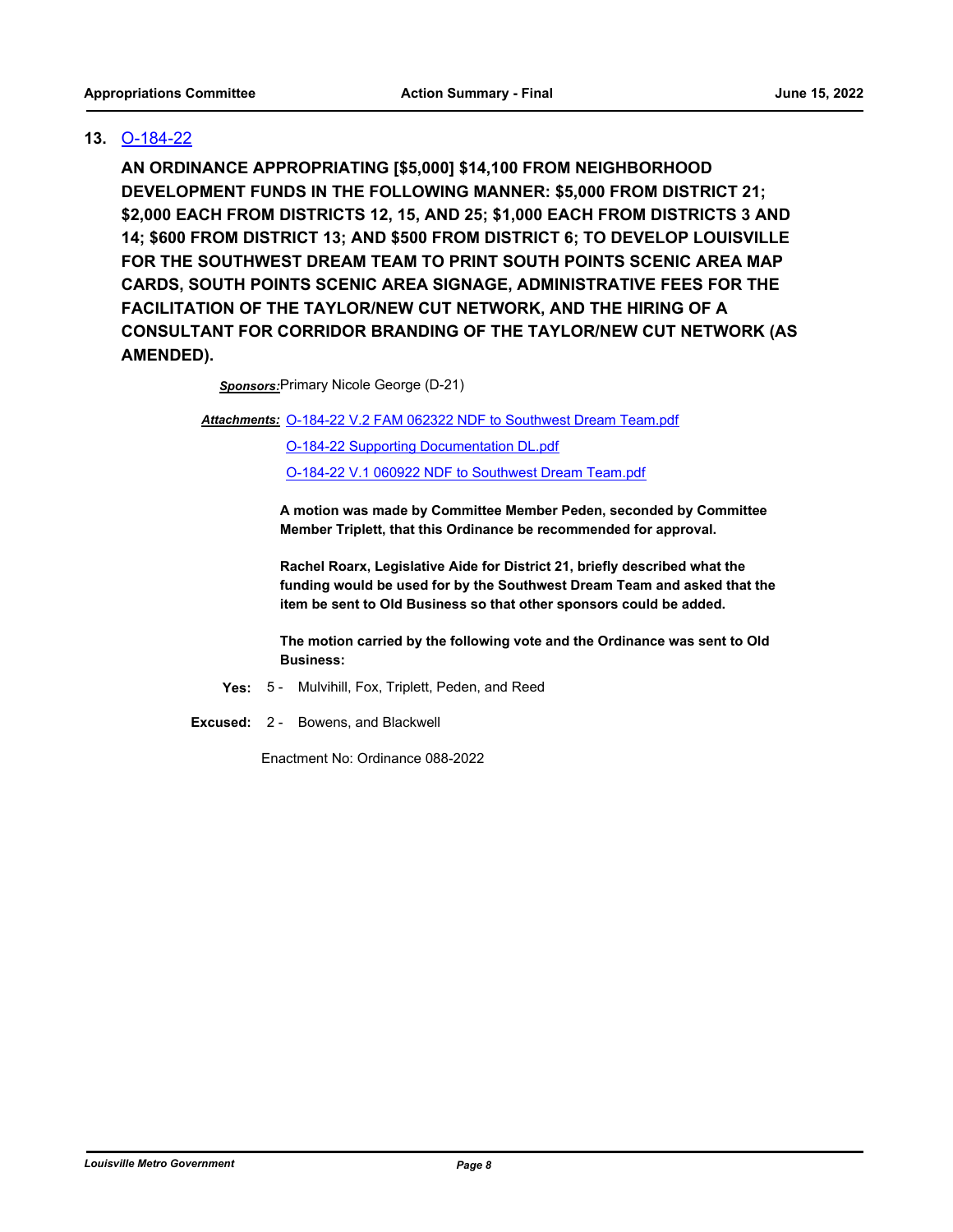### **14.** [O-193-22](http://louisville.legistar.com/gateway.aspx?m=l&id=/matter.aspx?key=60397)

**AN ORDINANCE APPROPRIATING \$8,000 FROM NEIGHBORHOOD DEVELOPMENT FUNDS IN THE FOLLOWING MANNER: \$6,000 FROM DISTRICT 21 AND \$2,000 FROM DISTRICT 15; TO DEVELOP LOUISVILLE FOR THE CENTER FOR NEIGHBORHOODS' PAINT PROJECT ON TAYLOR BOULEVARD.**

*Sponsors:*Primary Nicole George (D-21) and Primary Kevin Triplett (D-15)

Attachments: O-193-22 V.1 060222 NDF for Center for Neighborhoods' PAINT Project.pdf [O-193-22 Supporting Documentation DL.pdf](http://louisville.legistar.com/gateway.aspx?M=F&ID=c574d4fa-6ed0-4e78-8b80-70ed57eee277.pdf)

> **A motion was made by Committee Member Peden, seconded by Committee Member Triplett, that this Ordinance be recommended for approval.**

**Rachel Roarx, Legislative Aide for District 21, explained that one of the things that came from the Taylor/New Cut corridor study was the creation of the two murals, which are being funded here.** 

**The motion carried by the following vote and the Ordinance was sent to the Consent Calendar:**

- **Yes:** 5 Mulvihill, Fox, Triplett, Peden, and Reed
- **Excused:** 2 Bowens, and Blackwell

Enactment No: Ordinance 081-2022

#### **15.** [CIF061522PW21](http://louisville.legistar.com/gateway.aspx?m=l&id=/matter.aspx?key=60691)

**APPROPRIATING \$4,720 FROM DISTRICT 21 CAPITAL INFRASTRUCTURE FUNDS TO PUBLIC WORKS FOR THE INSTALLATION OF EIGHT AUDIBLE BUTTONS AT THE INTERSECTION OF SOUTH 3RD STREET AND SOUTHLAND BOULEVARD NEAR RUTHERFORD ELEMENTARY SCHOOL TO IMPROVE PEDESTRIAN SAFETY.**

*Sponsors:*Primary Nicole George (D-21)

*Attachments:* [CIF061522PW21.pdf](http://louisville.legistar.com/gateway.aspx?M=F&ID=2b3da1b9-96ec-4e89-b5a9-a99f1f55e89d.pdf)

**A motion was made by Committee Member Peden, seconded by Committee Member Triplett, that this Capital Infrastructure Fund be approved.**

**Rachel Roarx, Legislative Aide for District 21, briefly explained these funds will be used to increase pedestrian safety near Rutherford Elementary.**

**The motion carried by a voice vote and the Capital Infrastructure Fund was approved.**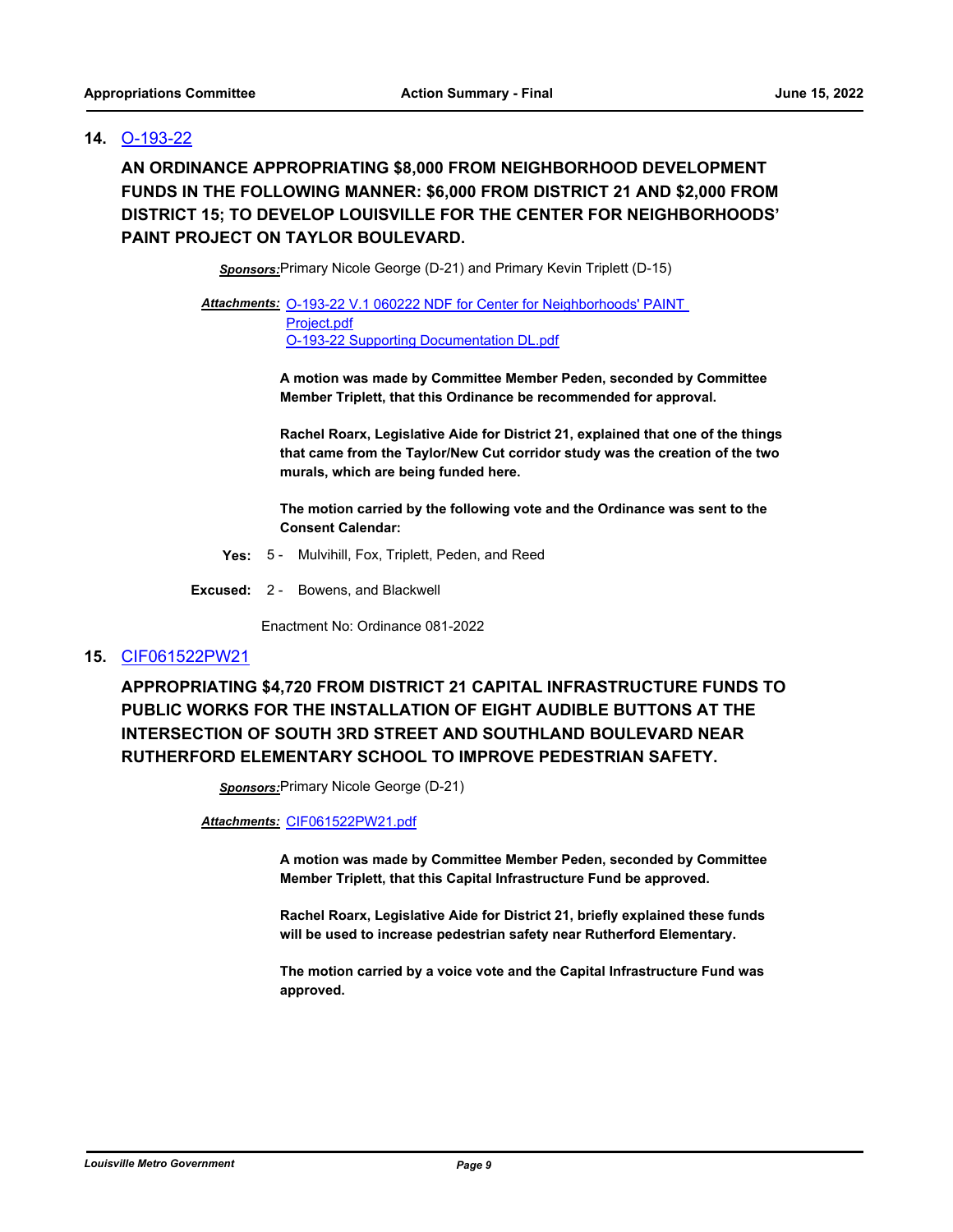#### **16.** [CIF061522SWMS21](http://louisville.legistar.com/gateway.aspx?m=l&id=/matter.aspx?key=60688)

**APPROPRIATING \$12,880 FROM DISTRICT 21 CAPITAL INFRASTRUCTURE FUNDS TO SOLID WASTE MANAGEMENT SERVICES FOR THE PURCHASE OF 16 TRASH RECEPTACLES TO BE INSTALLED IN THE PUBLIC RIGHT OF WAYS AT VARIOUS LOCATIONS IN DISTRICT 21.**

*Sponsors:*Primary Nicole George (D-21)

#### *Attachments:* [CIF061522SWMS21.pdf](http://louisville.legistar.com/gateway.aspx?M=F&ID=6c11695e-a4e1-4bd8-8162-430a0f41cf15.pdf)

**A motion was made by Committee Member Peden, seconded by Committee Member Triplett, that this Capital Infrastructure Fund be approved.**

**Rachel Roarx, Legislative Aide for District 21, briefly explained that the funding was for new trash receptacles in various locations in District 21.**

**The motion carried by a voice vote and the Capital Infrastructure Fund was approved.**

#### **17.** [NDF061522LAS21](http://louisville.legistar.com/gateway.aspx?m=l&id=/matter.aspx?key=60372)

**APPROPRIATING \$1,500 FROM DISTRICT 21 NEIGHBORHOOD DEVELOPMENT FUNDS, THROUGH THE OFFICE OF MANAGEMENT AND BUDGET, TO LEGAL AID SOCIETY, INC. FOR THE DOCTORS AND LAWYERS FOR KIDS' DEVELOPMENTAL UNDERSTANDING AND LEGAL COLLABORATION FOR EVERYONE (DULCE) PROGRAM AT FAMILY HEALTH CENTERS-IROQUOIS.**

*Sponsors:*Primary Nicole George (D-21)

*Attachments:* [NDF061522LAS21.pdf](http://louisville.legistar.com/gateway.aspx?M=F&ID=2744f4b7-095a-482a-beae-ec8eef0097d6.pdf)

**A motion was made by Committee Member Peden, seconded by Committee Member Triplett, that this Neighborhood Development Fund be approved.**

**Rachel Roarx, Legislative Aide for District 21, explained that the program proactively addresses the social determinants of health.** 

**The motion carried by a voice vote and the Neighborhood Development Fund was approved.**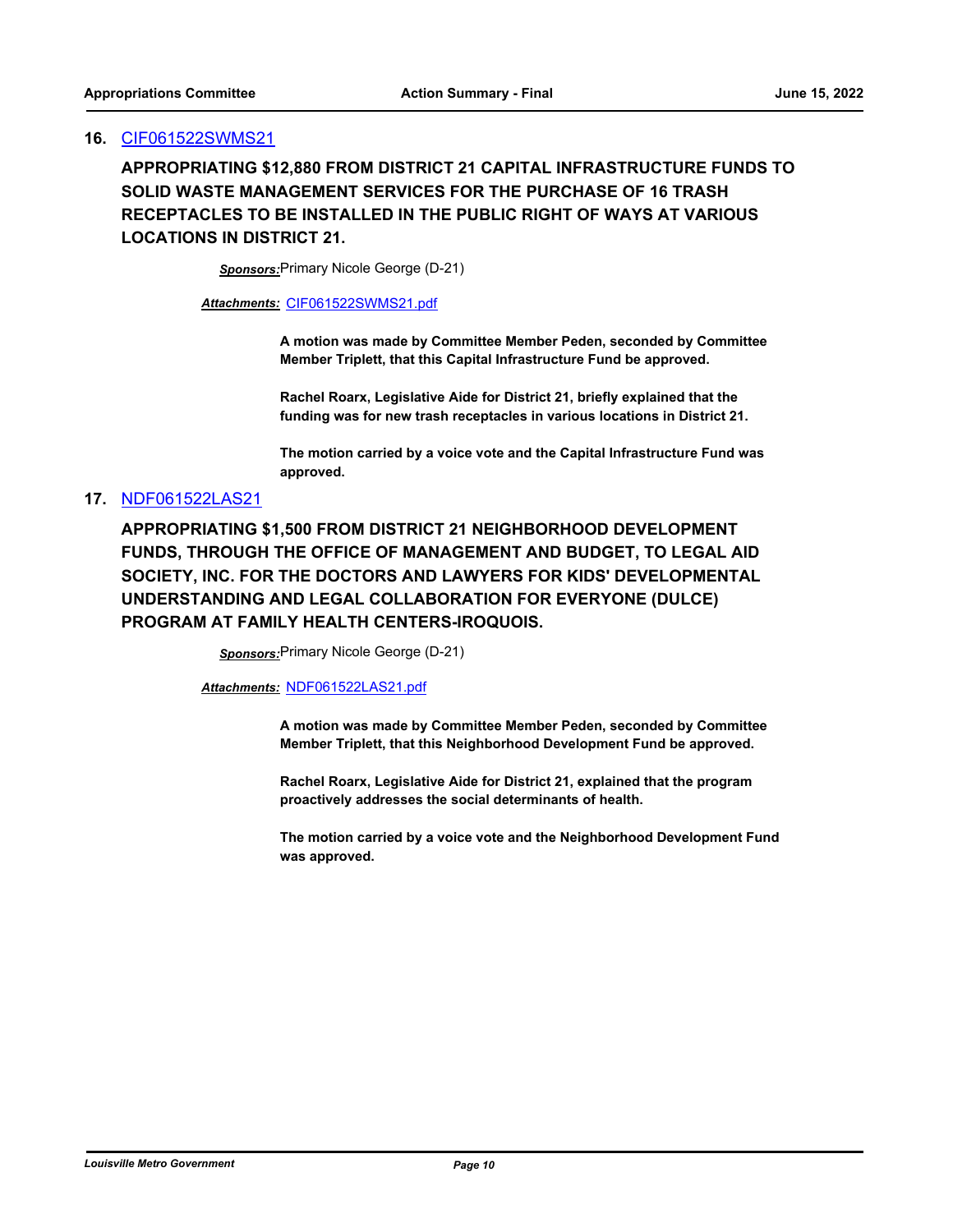#### **18.** [NDF061522PW21](http://louisville.legistar.com/gateway.aspx?m=l&id=/matter.aspx?key=60687)

**APPROPRIATING \$2,220 FROM DISTRICT 21 NEIGHBORHOOD DEVELOPMENT FUNDS, THROUGH PUBLIC WORKS, TO METRO UNITED WAY'S LITTLE LIBRARY PROGRAM FOR SIX LITTLE LIBRARIES TO BE PLACED OUTSIDE THE RIGHT OF WAY WITH PROPERTY OWNER'S PERMISSION AND WILL BE ACCESSIBLE TO THE PUBLIC.**

*Sponsors:*Primary Nicole George (D-21)

## *Attachments:* [NDF061522PW21.pdf](http://louisville.legistar.com/gateway.aspx?M=F&ID=321e42de-24e5-483d-a68d-10913c092fae.pdf)

**A motion was made by Committee Member Peden, seconded by Committee Member Triplett, that this Neighborhood Development Fund be approved.**

**Rachel Roarx, Legislative Aide for District 21, explained that these Little Libraries will be placed in the Iroquois and Trinity Park neighborhoods.** 

**The motion carried by a voice vote and the Neighborhood Development Fund was approved.**

#### **19.** [NDF061522LMPD12](http://louisville.legistar.com/gateway.aspx?m=l&id=/matter.aspx?key=60403)

**APPROPRIATING \$5,000 FROM DISTRICT 12 NEIGHBORHOOD DEVELOPMENT FUNDS TO LOUISVILLE METRO POLICE DEPARTMENT, 3RD DIVISION, FOR OVERTIME ASSOCIATED WITH PROVIDING TRAFFIC CONTROL AND SECURITY FOR THE ANNUAL HUNTER POINT YARD SALE.**

*Sponsors:*Primary Rick Blackwell (D-12)

*Attachments:* [NDF061522LMPD12.pdf](http://louisville.legistar.com/gateway.aspx?M=F&ID=df887be2-ab83-4cbb-9ddb-951adbc9a793.pdf)

**A motion was made by Committee Member Peden, seconded by Committee Member Triplett, that this Neighborhood Development Fund be approved.**

**Heather Blazis, Legislative Aide for District 12, explained that the funds were for Louisville Metro Police Department District 3 overtime for police patrol and security for the annual Hunter Points yard sale.** 

**The motion carried by a voice vote and the Neighborhood Development Fund was approved.**